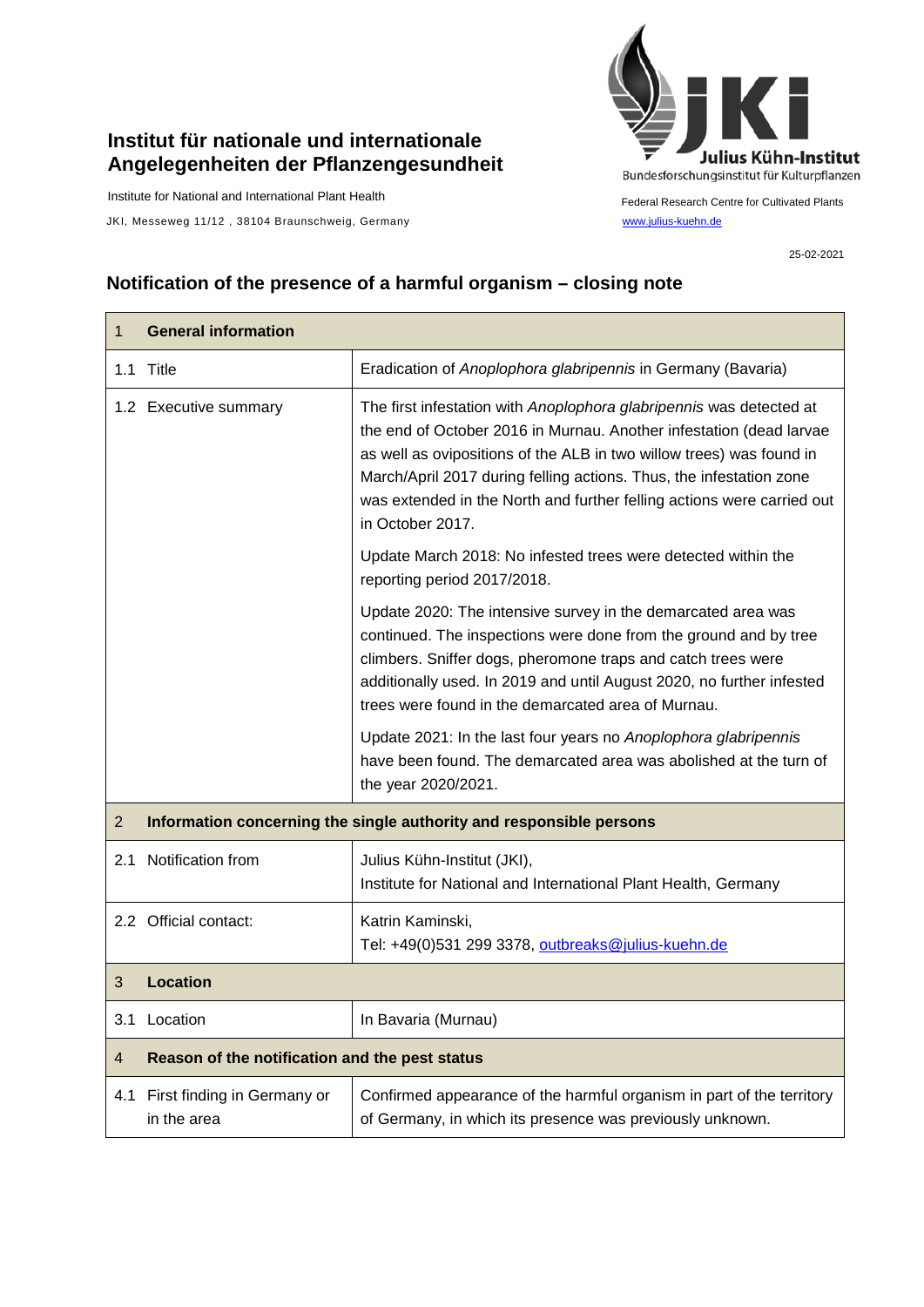|     | 4.2 Pest status of the area<br>where the harmful organism<br>has been found present,<br>after the official<br>confirmation.                 | Absent: Pest found present but eradicated                                                                                     |
|-----|---------------------------------------------------------------------------------------------------------------------------------------------|-------------------------------------------------------------------------------------------------------------------------------|
|     | 4.3 Pest status in Germany<br>before the official<br>confirmation of the<br>presence, or suspected<br>presence, of the harmful<br>organism. | Transient, actionable, under eradication                                                                                      |
|     | 4.4 Pest status in Germany after<br>the official confirmation of<br>the presence of the harmful<br>organism.                                | Transient, actionable, under eradication                                                                                      |
| 5   | Finding, sampling, testing and confirmation of the harmful organism                                                                         |                                                                                                                               |
| 5.1 | How the presence or<br>appearance of the harmful<br>organism was found.                                                                     | A private person informed the plant protection service about<br>suspicious trees.                                             |
|     | 5.2 Date of finding:                                                                                                                        | 26-10-2016                                                                                                                    |
| 5.3 | Sampling for laboratory<br>analysis.                                                                                                        | Date of sampling: 26-10-2020<br>Egg depositions were collected by the official inspectors and were<br>sent to the laboratory. |
|     | 5.4 Name and address of the<br>Laboratory                                                                                                   | Landwirtschaftskammer Nordrhein-Westfalen<br>Pflanzenschutzdienst<br>Siebengebirgsstr. 200<br>53229 Bonn<br>Germany           |
| 5.5 | Diagnostic method                                                                                                                           | Morphological, PCR and sequencing                                                                                             |
|     | 5.6 Date of official confirmation<br>of the harmful organism's<br>identity.                                                                 | 08-11-2016                                                                                                                    |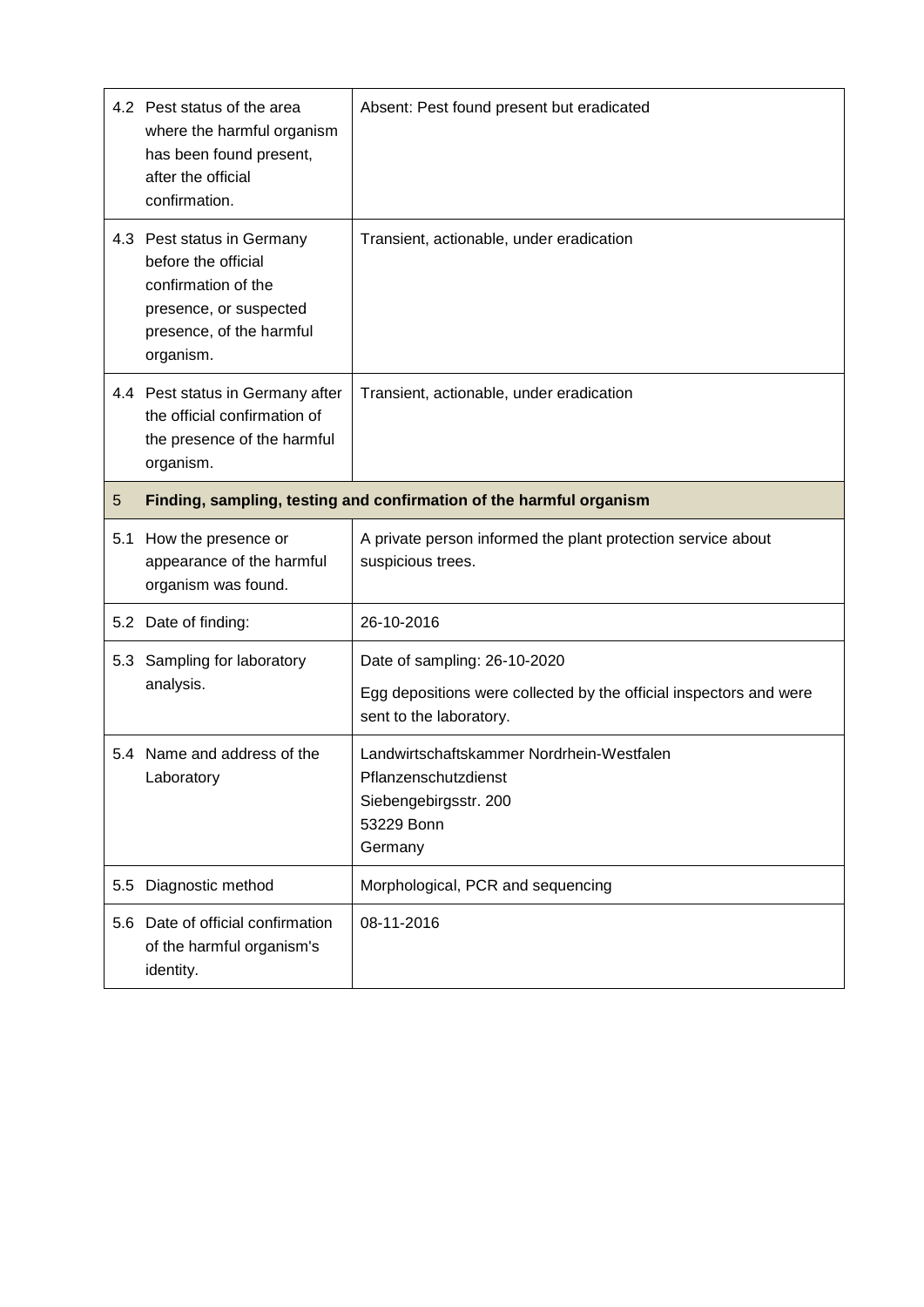| 6   |                                                                    | Infested area, and the severity and source of the outbreak in that area                                                                                                                                                                                                                                                                                                                                                      |
|-----|--------------------------------------------------------------------|------------------------------------------------------------------------------------------------------------------------------------------------------------------------------------------------------------------------------------------------------------------------------------------------------------------------------------------------------------------------------------------------------------------------------|
| 6.1 | Size and delimitation of the<br>infested area.                     | Plan des abgegrenzten Gebietes (Quarantänezone), bestehend aus einer Pufferzone und einer Befallszone, festgesetzt<br>mit der Allgmeinverfügung der Bayerischen Landesanstalt für Landwirtschaft über die Maßnahmen zur Bekämpfung des<br>Asiatischen Laubholzbockkäfers vom 21.12.2018                                                                                                                                      |
|     |                                                                    | Legende<br>Abgegrenztes Gebiet<br>1.000<br>50C<br>a Meter<br>Befallszone<br>Geobasisdaten: @ Bayerische Vermessungsverwaltung<br>Wald<br>Kartenerstellung: Bayerische Landesanstalt für Landwirtschaft                                                                                                                                                                                                                       |
|     | 6.2 Characteristics of the<br>infested area and its vicinity.      | Open air - other<br>Plant already planted, not to be reproduced or moved.                                                                                                                                                                                                                                                                                                                                                    |
|     | 6.3 Host plants in the infested<br>area and its vicinity           | Acer, Aesculus, Betula, Buddleja, Carpinus, Corylus, Fagus,<br>Fraxinus, Hibiscus, Malus, Populus, Prunus, Pyrus, Robinia, Salix,<br>Sorbus, Tilia, Ulmus                                                                                                                                                                                                                                                                    |
|     | 6.4 Infested plant(s), plant<br>product(s) and other<br>object(s). | Acer (17 pce), Salix (2 pce) and Aesculus (2 pce)                                                                                                                                                                                                                                                                                                                                                                            |
| 6.5 | Severity of the outbreak.                                          | 21 trees (17 Acer, 2 Salix and 2 Aesculus) (private gardens and<br>along railroad line). The trees showed symptoms like bore holes, egg<br>depositions (fresh and old), partly dead branches and broken parts of<br>the crown. Other host plants in the infested area were not infested:<br>Betula, Buddleja, Carpinus, Corylus, Fagus, Fraxinus, Hibiscus,<br>Malus, Populus, Prunus, Pyrus, Robinia, Sorbus, Tilia, Ulmus. |